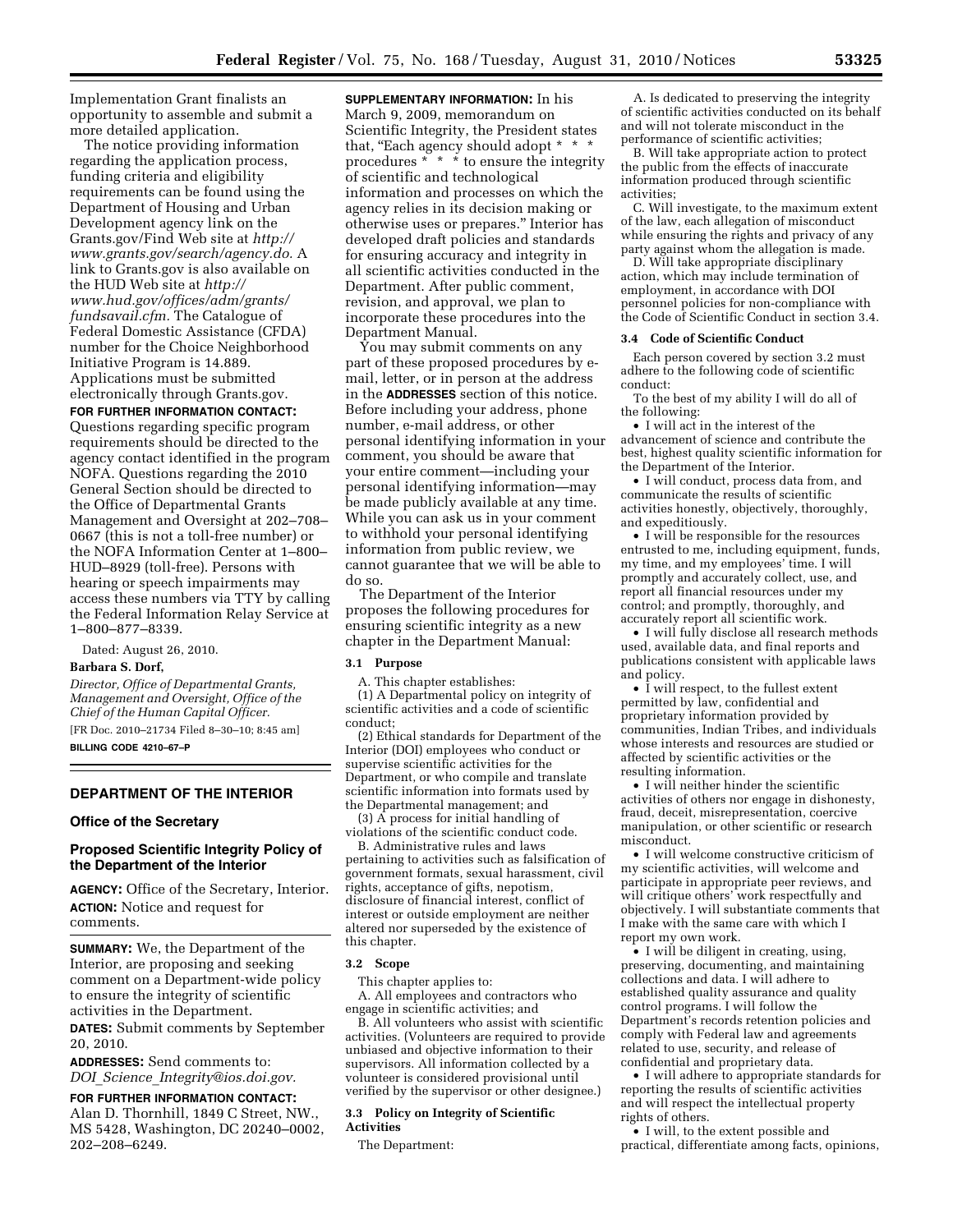hypotheses, and professional judgment in reporting the results of scientific activities to others, including scientists, decision makers, and the public.

• I will be responsible for the quality of any data I collect or any interpretations I make, and for the integrity of conclusions I draw in the course of my scientific activities.

• I will place quality and objectivity of scientific activities and reporting of their results ahead of personal gain or allegiance to individuals or organizations.

#### **3.5 Employee Responsibilities**

A. All employees must comply with:

(1) The Federal Policy for the Protection of Human Subjects, published at 56 FR 28012– 28018 (June 18, 1991);

(2) The Standards of Ethical Conduct for Employees of the Executive Branch in 5 CFR 2635; and

(3) All Federal statutes, Executive Orders, Presidential Memoranda, Office of Government Ethics and Office of Personnel Management regulations, and Departmental regulations and policies (as required by 43 CFR 20.501 and 20.502).

B. All employees must immediately report through official channels or directly to the Office of Inspector General (OIG):

(1) Any known, suspected, or alleged fraud, waste, abuse, or mismanagement affecting the Department; and

(2) Any serious integrity matter that affects the integrity of the Department.

C. Employees who engage in scientific activities must comply with the Code contained in section 3.4.

D. Employees who are involved in the conduct and reporting of scientific activities must comply with the Federal Policy on Research Misconduct, published at 65 FR 76260–76264 (December 6, 2000).

## **3.6 Bureau and Office Responsibilities**

Each bureau and office must:

A. Establish procedures to ensure adherence to the requirements of this chapter; and

B. When investigating allegations of misconduct under this chapter, ensure that investigators have adequate scientific expertise, provide for due process, and be consistent with the Federal Policy on Research Misconduct.

#### **3.7 Legal Effects of This Chapter**

This chapter:

A. Is intended to improve the internal management of the Department of the Interior;

B. Does not create any right or benefit, substantive or procedural, enforceable by law by any person against the United States, its agencies, its officers or employees, or any other person; and

C. Does not replace the Standards of Ethical Conduct at 5 CFR 2635 and other relevant ethical obligations of Department of the Interior scientists.

## **3.8 Allegations of Misconduct**

### *A. Establishing a Finding of Scientific Misconduct*

Before taking disciplinary action under this section, a supervisor must establish a finding

of scientific misconduct. A finding of scientific misconduct requires that:

(1) There is a notable departure from accepted practices of the scientific community for maintaining the integrity of the scientific or research record;

(2) The misconduct is committed intentionally, knowingly, or in reckless disregard of accepted practices; and

(3) The allegation is established by a preponderance of evidence.

### *B. Disciplinary Action*

(1) Once a supervisor has verified an employee's misconduct under section 3.8A, the supervisor will administer disciplinary action in accordance with DOI personnel policies and using for guidance the Departmental Manual chapter on ''Discipline and Adverse Actions'' 370 DM 752. Supervisors should:

(i) Select the penalty they believe necessary to correct the misconduct and to discourage repetition; and

(ii) Evaluate each situation to ensure that the actions proposed and taken are reasonable.

(2) When there is a significant unauthorized departure from accepted practices, or repeated violations of a less serious nature, supervisors may propose and decide on appropriate penalties, including termination of employment.

(i) If a supervisor is considering a formal disciplinary action, the supervisor must immediately consult the Human Resources office.

(ii) The Human Resources office may consult with the Office of the Solicitor (SOL) on proposed disciplinary actions and must consult with SOL on all proposed disciplinary actions that are appealable to the Merit Systems Protection Board.

(3) All responses to allegations of misconduct, from inquiry to confirmation to adjudication and appeal, must be consistent with the guidelines and principles in the Federal Policy on Research Misconduct, Departmental policy, and 370 DM 752.

## *C. Appeal Rights*

For disciplinary actions up to and including a 14-day suspension, employees not covered by a collective bargaining agreement have the right to appeal through the Administrative Grievance Procedure. Employees covered by a collective bargaining agreement have the right to appeal through a Negotiated Grievance Procedure (NGP). For suspensions of more than 14 days, up to removal from Federal service, employees have the right to appeal to the Merit Systems Protection Board or through an applicable NGP (5 CFR 752). Neither temporary employees, probationary employees, contractors, nor volunteers have any appeal rights.

## **3.9 Authorities**

*A. Statutes and Regulations* 

(1) 5 U.S.C. 301 allows the head of an executive department to prescribe regulations for the conduct of its employees.

(2) 43 CFR 20.501 requires employees of the Department to comply with all Federal statutes, Executive Orders, Office of

Government Ethics and Office of Personnel Management regulations, and Departmental regulations.

(3) 43 CFR 20.502 states that employees are required to carry out the announced policies and programs of the Department.

(4) 43 CFR 20.502(a) states that an employee is subject to appropriate disciplinary action if he or she fails to comply with any lawful regulations, orders, or policies.

## *B. Federal Policy on Research Misconduct, 65 FR 76260–76264, December 6, 2000*

*C. Standards of Ethical Conduct for Employees of the Executive Branch, 5 CFR 2635* 

### **3.10 Definitions**

## *A. Conflict of Interest*

Any financial or other interest which conflicts with the actions or judgments of an employee when conducting scientific activities because it:

(1) Could significantly impair the employee's objectivity; or

(2) Could create an unfair competitive advantage for any person or organization.

Department of the Interior scientists are also subject to conflict of interest and appearance of a lack of impartiality requirements at 18 U.S.C. 208 and 5 CFR 2635 Subparts D and E.

## *B. Decision Makers*

Departmental employees who:

(1) Are not engaged in scientific activities;

(2) Communicate, recommend, or decide policy or management;

(3) Communicate, recommend, or decide expenditure of Departmental funds; and

(4) Rely in part on scientific products, or on documents compiled and translated from scientific products, to ensure that agency actions are supported by evidence and have a rational basis, and are not arbitrary or capricious.

During the conduct of Departmental business, decision makers may be involved in editing of documents for clarification of major points to aid decision making. Such editing is beyond the scope of this chapter.

## *C. Employees Who Engage in Scientific Activities Are*

(1) Individuals who conduct or directly supervise scientific activities, including but not limited to proposing, performing, or reviewing research, or in reporting research results; and

(2) Individuals who directly supervise or personally perform work involving the compilation and translation of scientific information into formats used by the Department's decision makers.

## *D. Fabrication*

Making up data or results and recording or reporting them.

#### *E. Falsification*

Manipulating research materials, equipment, or processes; or changing or omitting data or results such that the research is not accurately represented in the research record.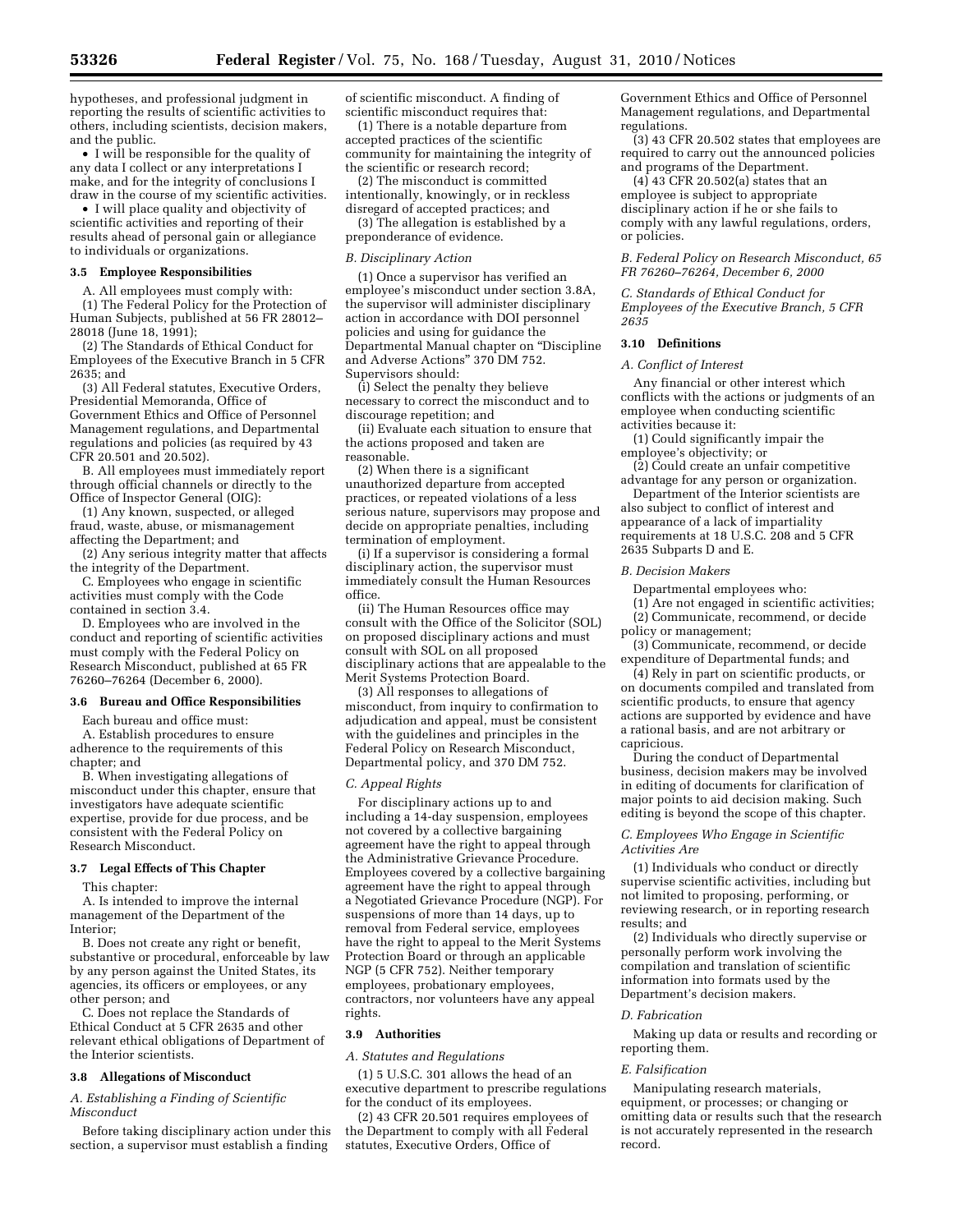### *F. Plagiarism*

The appropriation of another person's ideas, processes, results, or words without giving appropriate credit.

#### *G. Reporting*

Dissemination or disclosure of the results of scientific activities. Dissemination and disclosure may be oral or in any media, including print and digital media.

## *H. Research*

All basic, applied, and demonstration research in all fields of science, engineering, and mathematics, including social, behavioral and economic research.

### *I. Research Misconduct*

Fabrication, falsification, or plagiarism in proposing, performing, or reviewing research, or in reporting research results. Research misconduct does not include honest error or differences of opinion. (This definition is quoted from The Federal Policy on Research Misconduct (65 FR 76260–76264).)

### *J. Science*

Knowledge obtained and tested through use of the scientific method. Science may also include the observation and classification of facts with the goal of establishing verifiable knowledge derived through induction and hypothesis.

## *K. Scientific Activities*

Activities involving inventorying, monitoring, experimentation, study, research, modeling, and scientific assessment. Scientific activities are conducted in a manner specified by standard protocols and procedures and include any of the physical, biological, or social sciences as well as engineering and mathematics that employ the scientific method. Inspections for regulatory compliance and resulting records are not included because they are covered by separate requirements.

### *L. Scientific Assessment*

Evaluation of a body of scientific or technical knowledge which typically synthesizes multiple factual inputs, data, models, assumptions, and/or implies best professional judgment to bridge uncertainties in the available information.

### *M. Scientific Method*

A method of research in which a problem is identified, relevant data are gathered, a hypothesis is formulated from these data, and the hypothesis is empirically tested.

## *N. Scientific Misconduct*

Fabrication, falsification, or plagiarism in proposing, performing or reviewing scientific activities and their products.

O. Scientific Product presents the results of scientific activities including the synthesis, compilation, or translation of scientific information into formats used in the Department's decision-making process.

### **Appendix**

*Commentary to Explain and Clarify the Intent of the Basic Elements of the Code* 

A. *Scientific Excellence, Integrity, and Conflict of Interest.* Honesty and integrity of

Department employees subject to the Code are vital to the public interest and critical to conducting the Department's mission. Scientific activities provide data to inform many of the Department's decision-makers regarding the stewardship of our Nation's land, energy, mineral, water, air, biological, and cultural resources. Employees subject to the Code must avoid conflicts of interest that occur when personal interest or gain interferes with or could be construed to interfere with the objectivity of their actions or judgments. They are obligated to be thorough in documenting their work to ensure that the details of their methods are described adequately enough to allow other scientists to critically evaluate or reproduce their results. They will use the best available and practicable practices, protocols, methodologies and technologies available to them when conducting scientific activities as well as in the review, use and dissemination of scientific information. This Code does not suggest that it is unethical to use novel investigative approaches, employ unusual methods of analysis, exclude data known to be faulty for identifiable material reasons, or interpret data in a new or unique way. However, novel methods and data modifications should be fully documented in the research record to avoid misinterpretation of any such departure from standard protocols or methodology.

B. *Abuse of Resources.* Department employees subject to the Code will ensure appropriate use of resources in the conduct of scientific activities, including equipment, funding, staff time, information resources, and any privately owned or Federal property through the awareness of the requirements of applicable laws and regulations. Most importantly, employees will use resources wisely, efficiently, respectfully, and prevent abuse of cultural and natural resources during the conduct of scientific activities. Employees must strive to select methods and materials that, to the best of current knowledge, minimize or eliminate adverse impacts to cultural or natural resources or their future examination, scientific investigation, treatment or function. Professional standards for non-invasive or non-destructive testing/sampling will be followed when studying cultural materials. Animals used for research purposes are public resources, and employees will obey public laws concerning treatment of laboratory animals. Public Law (Pub. L. 99– 198), The Food Security Act of 1985, and Federal regulation (9 CFR Part 3) primarily apply to treatment of laboratory animals. Scientists should follow public laws (including Pub. L. 99–108, as applicable) and regulations for activities involving animals in the wild and should consider, where appropriate, guidelines regarding treatment of wild animals published by professional wildlife or scientific societies.

C. *Research Involving Human Subjects.* 

(1) Department employees subject to the Code conduct scientific activities among groups, including but not limited to hikers, campers, hunters and anglers, present-day ethnic or occupational communities, and Indian Tribes. These consultations must meet compliance requirements for planning, the

Native American Graves Protection and Repatriation Act of 1990 (Pub. L. 101–601), historic preservation, and subsistence uses. Such persons involved in scientific activities must be treated with professionalism and respect. To this end, the Department adopted the common rule published as Federal Policy for the Protection of Human Subjects (56 FR 28012–28018, June 18, 1991). Exempted from this rule is human subjects research involving the use of educational tests, survey procedures, interview procedures or observation of public behavior unless the information obtained is recorded in such a manner that human subjects can be identified, and/or disclosure could place subjects at risk of criminal or civil liability. Many information collections are regulated under the Paperwork Reduction Act of 1995 (5 CFR 1320), and applicable Departmental procedures should be followed (381 DM 11, 12). Exempted from this rule is observation of human public behavior that involves no data collection from subjects.

(2) Before initiating new scientific activities with any group, Department employees subject to the Code should be familiar with the laws, regulations, and policies (including those that are bureauspecific) governing privacy and freedom of information, ethnographic research guidelines, and types of release and consent forms, as provided information might not be protected from release. Department employees will ensure that the research methods are made clear to participants, that permission is obtained to use interview materials, tapes, photographs, maps and any other materials, and that participants know the legal limits of confidentiality.

D. *Hindering scientific and information gathering activities; failing to protect proprietary and confidential information; engaging in dishonesty, fraud, deceit, misrepresentation; or engaging in or knowingly permitting other scientific, research, or professional misconduct.* 

(1) Inappropriately hindering scientific activities by Departmental employees subject to the Code is not tolerated by the Department. This includes actions such as biased review of scientific proposals or manuscripts; physical disruption of another scientist's experiments, field surveys, or database; denial of reasonable access to resources or data needed by other scientists to perform their work; or failure to provide information that other Departmental employees need to duplicate scientific activities or verify their accuracy. Scientific staff will allow management and others appropriate access to resources entrusted to them, unless doing so would violate legal, regulatory or policy restrictions, compromise the scientific validity of their activities or substantially interfere with their performance. Employees are expected to understand existing rules and guidelines regarding the need to make data gathered with Federal dollars accessible. Reasonable judgments to delay public access depend upon individual circumstances when premature release would compromise validity or decision-making ability. Specifically, this applies to work in progress where data have not gone through a planned